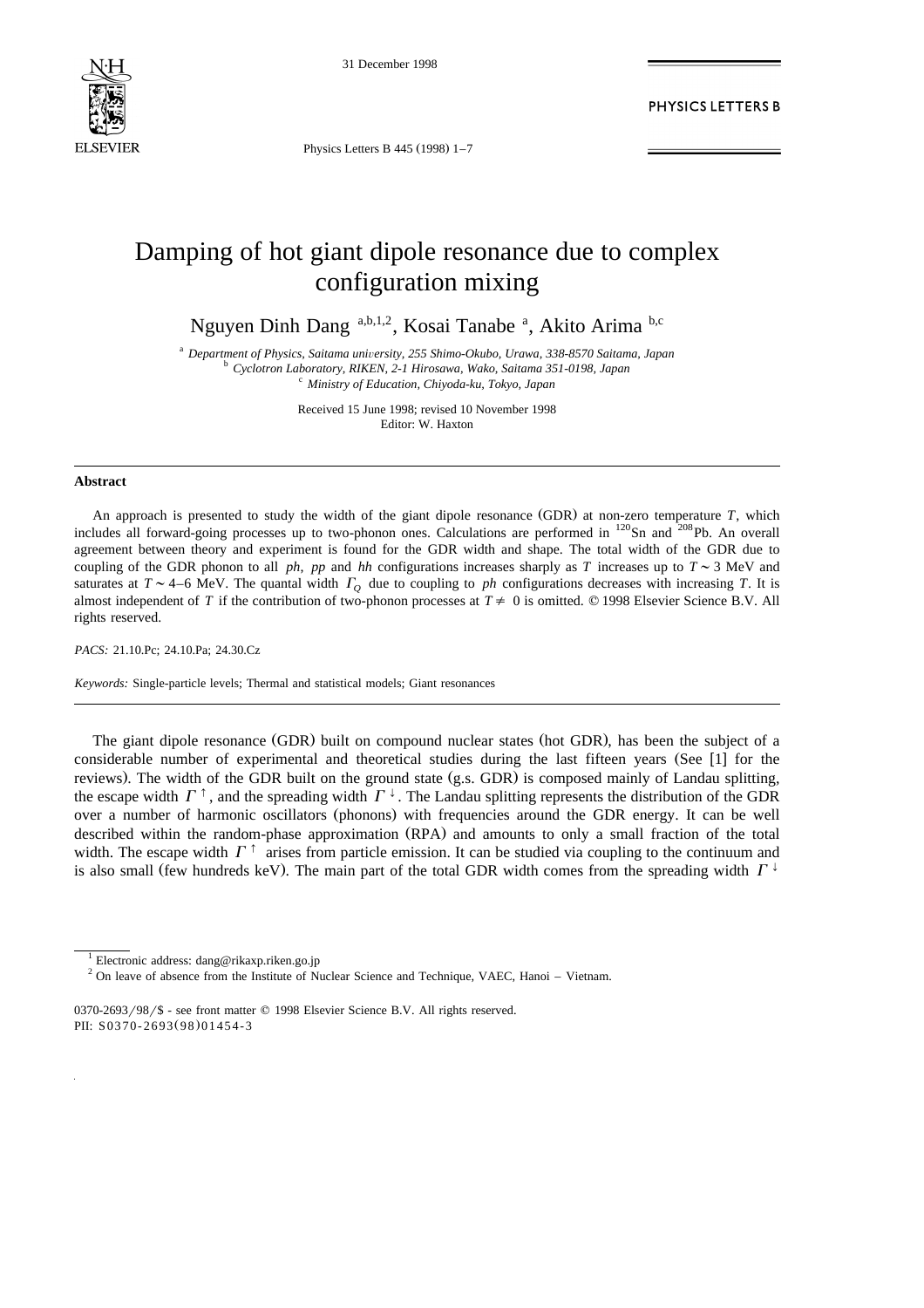due to coupling to complicated configurations such as 2 *p*2*h* and even more complex ones. The extension of the microscopic descriptions of the width of the g.s. GDR such as those in [2,3] to non-zero temperature ( $T \neq 0$ ) has shown that all the three components of the GDR width depend weakly on temperature  $[4-7]$ . This is in contradictory to the experimental systematic of the width of hot GDR, which increases rapidly at low excitation energies  $E^*$  (or temperature *T*). At higher excitation energies the observed width increases slowly and even saturates at  $E^* \ge 130$  MeV in tin isotopes [8–14]. The increase of the width at  $T \ne 0$  can be described by the thermal fluctuations of nuclear shapes  $[15-17]$ . They were also included in the recent adiabatic coupling model (ACM) [18], whose results agree well with the data from the inelastic  $\alpha$ -scattering experiments in [14] for the GDR width in <sup>120</sup>Sn and <sup>208</sup>Pb within 1 MeV <  $T \le 3$  MeV. The width of the GDR may depend noticeably on the angular momentum *J* if the latter reaches a rather high value  $J \geq 35 \hbar$  at  $T \approx 1.5-1.8$  MeV in a lighter nucleus <sup>106</sup> Sn [19].

Recently we have shown that the coupling of the collective dipole vibration (GDR phonon) to the incoherent particle-particle (pp) and hole-hole (hh) configurations appearing at  $T \neq 0$  (the thermal damping), which is de-facto taking shape fluctuations into account, is decisively important for an adequate description of the width's increase and its saturation  $[20-22]$ . It has also been concluded that the quantal damping due to coupling to only *ph* configurations decreases slowly as *T* increases. The application of this approach in a systematic study of the hot GDR in  ${}^{90}Zr$ ,  ${}^{120}Sn$ , and  ${}^{208}Pb$  has shown a reasonable agreement with the experimental data [20]. The higher-order graphs such as  $1 p1 h \otimes$  phonon-,  $1 p1 p \otimes$  phonon-,  $1 h1 h \otimes$  phonon- or / and two-phonon ones have not been included explicitly in [20], but rather effectively in the parameters of the model. The aim of the present letter is to study the contribution of these higher-order processes to the width of the hot GDR. For this purpose a complete set of approximate equations will be derived including all the forward-going processes up to two-phonon ones at  $T \neq 0$  and applied in numerical calculations in <sup>120</sup>Sn and <sup>208</sup>Pb. As the present paper is a further development of the approach in  $[20]$ , the latter will be frequently quoted as I hereafter.

We consider the same model Hamiltonian as in I for the description of the coupling of collective oscillations (phonons) to the field of *ph*, *pp* and *hh* pairs. This Hamiltonian is composed of three terms:

$$
H = \sum_{s} E_s a_s^{\dagger} a_s + \sum_{q} \omega_q Q_q^{\dagger} Q_q + \sum_{ss'q} F_{ss'}^{(q)} a_s^{\dagger} a_{s'} \left( Q_q^{\dagger} + Q_q \right). \tag{1}
$$

The first term in the r.h.s. of Eq. (1) is the field of independent single particles, where  $a_x^{\dagger}$  and  $a_x$  are creation and destruction operators of a particle or hole state with energy  $E_s = \epsilon_s - \epsilon_F$  with  $\epsilon_s$  being the single-particle energy and  $\epsilon_F$ - the Fermi surface's energy. We will simply call the energy  $E_s$  as the single-particle energy. The second term stands for the phonon field, where  $Q_q^{\dagger}$  and  $Q_q$  are the creation and destruction operators of a phonon with energy  $\omega_q$ . The last term describes the coupling between the first two terms. The indices *s* and *s' q* denote particle  $(p, E_n > 0)$  or hole  $(h, E_h < 0)$ , while the index *q* is reserved for the phonon state  $q = {\lambda, i}$ with multipolarity  $\lambda$  (the projection  $\mu$  of  $\lambda$  in the phonon index is omitted in the writing for simplicity). The sums in the last two terms in the r.h.s of Eq. (1) are carried over  $\lambda \geq 1$ .

In order to include all the propagators up to two-phonon ones let us introduce the double-time Green functions in the standard notation [23], which describe the following processes: a) The propagation of a free phonon:  $G_{q',q}(t-t') = \langle \langle Q_{q'}(t); Q_q^{\dagger}(t') \rangle \rangle$ , b) The transition between a nucleon pair and a phonon:  $\mathcal{G}_{s s',q}(t-t')$  $\vec{Z} = \langle \langle a_s^{\dagger}(t) a_{s'}^{\dagger}(t); Q_q^{\dagger}(t') \rangle \rangle$ , c) The transition between a nucleon pair  $\otimes$  phonon configuration and a phonon:  $\Gamma_{s \dot{s'} a'; a}^{-1} (t-t') = \langle \langle a_s^{\dagger}(t) a_{s'}(t) Q_{a'}(t); Q_a^{\dagger}(t') \rangle \rangle$ , and d) The transition betwee  $\Gamma_{s_3'q';q}^{-+}(t-t') = \langle \langle a_s^{\dagger}(t)a_{s'}(t)Q_{q'}(t);Q_q^{\dagger}(t') \rangle \rangle$ , and d) The transition between two- and one-phonon configurations:  $G_{a_1a_2}^{-+}(t-t') = \langle \langle Q_a(t)Q_{a_3}(t);Q_a^{\dagger}(t') \rangle \rangle$ . The effect of single-particle damping on the tions:  $G_{q_1q_2}^{(-,+}(t-t') = \langle \langle Q_{q_1}(t)Q_{q_2}(t), Q_q^{\dagger}(t') \rangle \rangle$ . The effect of single-particle damping on the GDR width has been found in I to be rather small up to high T. Therefore we will not consider it here again. The been found in I to be rather small up to high *T*. Therefore we will not consider it here again. The backward-going processes  $G_{q';q}^{+,+}(t-t') = \langle \langle Q_{q'}^{\dagger}(t); Q_{q}^{\dagger}(t') \rangle \rangle$ ,  $\Gamma_{ss'q';q}^{+,+}(t-t') = \langle \langle a_s^{\dagger}(t) a_{s'}^{\dagger}(t) Q_{q'}^$ backward-going processes  $G_{q';q}^{+,+}(t-t') = \langle \langle Q_q^{\dagger}(t), Q_q^{\dagger}(t') \rangle \rangle$ ,  $\Gamma_{ss'q';q}^{+,+}(t-t') = \langle \langle a_s^{\dagger}(t) a_{s'}^{\dagger}(t) Q_q^{\dagger}(t), Q_q^{\dagger}(t') \rangle \rangle$ , and  $G_{q_1q_2}^{+,+}(t-t') = \langle \langle Q_{q_1}^{\dagger}(t) Q_{q_2}^{\dagger}(t), Q_q^{\dagger}(t') \rangle \rangle$  will be omitted as expected to be negligible. Applying now the standard method of the equation of motion for the double-time Green function [23], we obtain a set of coupled equations for an hierarchy of Green functions. Employing the decoupling approximation discussed previously in I, we can close this set to the functions  $(a)$ – $(d)$ . Making then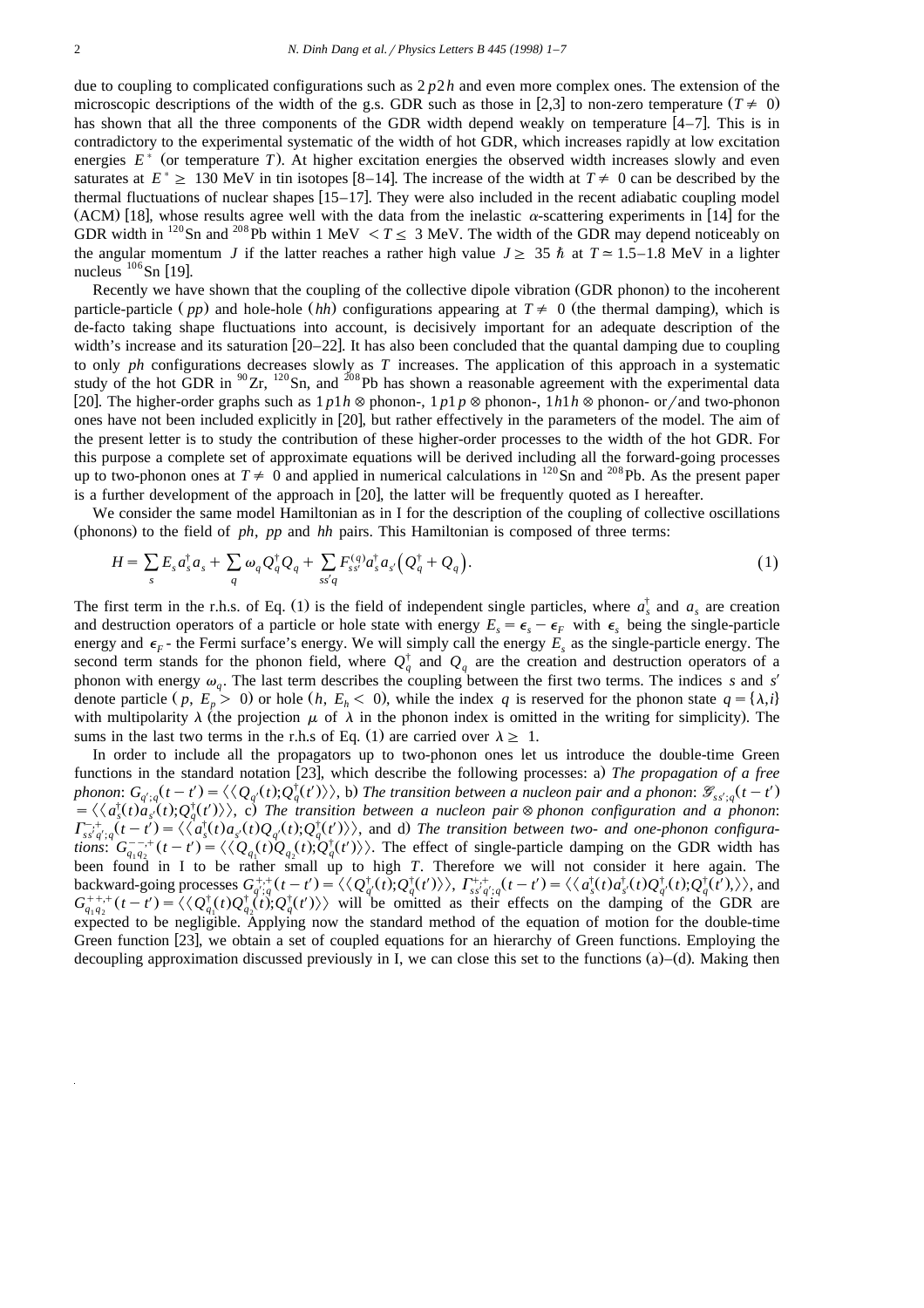the Fourier transformation to the energy plane *E*, we obtain a set of four equations for the Fourier transforms of the Green functions  $(a)$ – $(d)$  in the form:

$$
(E - \omega_q)G_{q;q}(E) - \sum_{s_1s'_1} F_{s_1s'_1}^{(q)} \mathcal{G}_{s_1s'_1;q}(E) = \frac{1}{2\pi},
$$
\n(2)

$$
(E - E_{s'} + E_s) \mathcal{G}_{ss';q}(E) - \sum_{s_1 q'} \left[ F_{s's_1}^{(q')} T_{ss_1 q';q}^{-,+}(E) - F_{s_1 s}^{(q')} T_{s_1 s'q';q}^{-,+}(E) \right] = 0, \tag{3}
$$

$$
(E - \omega_{q_1} - \omega_{q_2}) G_{q_1 q_2; q}^{-,-,+}(E) - \sum_{ss'} \left[ F_{ss'}^{(q_1)} T_{ss'q_2; q}^{-,+}(E) + F_{ss'}^{(q_2)} T_{ss'q_1; q}^{-,+}(E) \right] = 0.
$$
 (4)

$$
\begin{aligned}\n\left(E - E_{s'} + E_s - \omega_{q'}\right) \Gamma_{ss'q';q}^{-, +} (E) - \left(1 - n_{s'} + \nu_{q'}\right) \sum_{s_1} F_{s's_1}^{(q')} \mathcal{F}_{ss_1;q}(E) + \left(n_s + \nu_{q'}\right) \sum_{s_1} F_{s_1s}^{(q')} \mathcal{F}_{s_1s';q}(E) \\
-\left(n_s - n_{s'}\right) \sum_{q_1} F_{s's}^{(q_1)} G_{q_1q';q}^{-, +} (E) = 0,\n\end{aligned} \tag{5}
$$

The first three equations in this set are exact, while the last Eq.  $(5)$  is approximated due to the decoupling scheme mentioned above. The latter leads to the single-particle occupation number  $n_s$  and phonon occupation number  $\nu_q$ , whose explicit expressions have been derived in I. Eliminating  $\mathcal{G}_{ss';q}(E)$  from Eqs. (2) and (3), we obtain one exact equation, which relates  $G_{q,q}(E)$  to  $\Gamma^{-,+}_{ss',q}(E)$ , in the form

$$
(E - \omega_q)G_{q,q}(E) - \sum_{ss's_1q'} \frac{F_{ss'}^{(q)} \left[F_{s's_1}^{(q')} F_{s's_1q';q}^{(-, +)}(E) - F_{s_1s}^{(q')} F_{s_1s'q';q}^{(-, +)}(E)\right]}{E - E_{s'} + E_s} = \frac{1}{2\pi}.
$$
\n(6)

Eliminating now  $G_{a_1a_2a_3}^{-1}(E)$  by expressing it in terms of  $\Gamma^{-,+}(E)$  using Eq. (4) and inserting the result into Eq. (5), we come to the an approximate equation, which relates functions  $\Gamma^{-,+}(E)$  to  $\mathscr{G}_{ss',g}(E)$ . Making again the decoupling for all the Green functions under the sums in this equation, which truncates the chain at the second order  $O[(F_{ss'}^{(q')})^2]$  of the interaction strength  $F_{ss'}^{(q')}$ , we can express  $\Gamma_{ss'q';q}^{-,+}(E)$  in terms of  $G$ 

$$
(E - E_{s'} + E_s - \omega_{q'}) \Gamma_{ss'q';q}^{-,+}(E) = \sum_{q_1} \mathcal{M}_{ss'}^{q_1 q'}(E) G_{q_1;q}(E). \tag{7}
$$

Inserting  $\Gamma_{ss'q';q}^{-,+}(E)$  from the approximate Eq. (7) into the exact Eq. (6), we end up with the final equation for the propagation of a single phonon  $(q_1 = q)$  in the following form

$$
G_{q,q}(E) = \frac{1}{2\pi} \frac{1}{E - \omega_q - P_q(E)}.
$$
\n(8)

The polarization operator  $P_q(E)$  and the vertex function  $\mathcal{M}_{ss'}^{q_1 q'}(E)$  in Eqs. (7) and (8) are

$$
P_q(E) = \sum_{ss's_1q'} \frac{F_{ss'}^{(q)}}{E - E_{s'} + E_s} \left[ \frac{F_{s's_1}^{(q')} \mathcal{M}_{ss_1}^{qq'}(E)}{E - E_{s_1} + E_s - \omega_{q'}} - \frac{F_{s_1s}^{(q')} \mathcal{M}_{s_1s'}^{qq'}(E)}{E - E_{s'} + E_{s_1} - \omega_{q'}} \right],
$$
(9)

$$
\mathcal{M}_{ss'}^{q,q'}(E) = \sum_{s_2} \left\{ \frac{\left(1 - n_{s'} + \nu_{q'}\right)\left(n_s - n_{s_2}\right)}{E - E_{s_2} + E_s} F_{s's_2}^{(q')} F_{s_2s}^{(q')} F_{s_2s}^{(q)} - \frac{\left(n_s + \nu_{q'}\right)\left(n_{s_2} - n_{s'}\right)}{E - E_{s'} + E_{s_2}} F_{s_2s}^{(q')} F_{s's_2}^{(q)}
$$

$$
+ n_{s_2}\left(n_s - n_{s'}\right) \left[ \frac{F_{s's}^{(q)}F_{s_2s_2}^{(q')}}{E - \omega_q - \omega_{q'}} + \delta_{qq'} \sum_{q_1} \frac{F_{s's}^{(q_1)}F_{s_2s_2}^{(q_1)}}{E - \omega_{q_1} - \omega_{q'}} \right] \right\}.
$$
(10)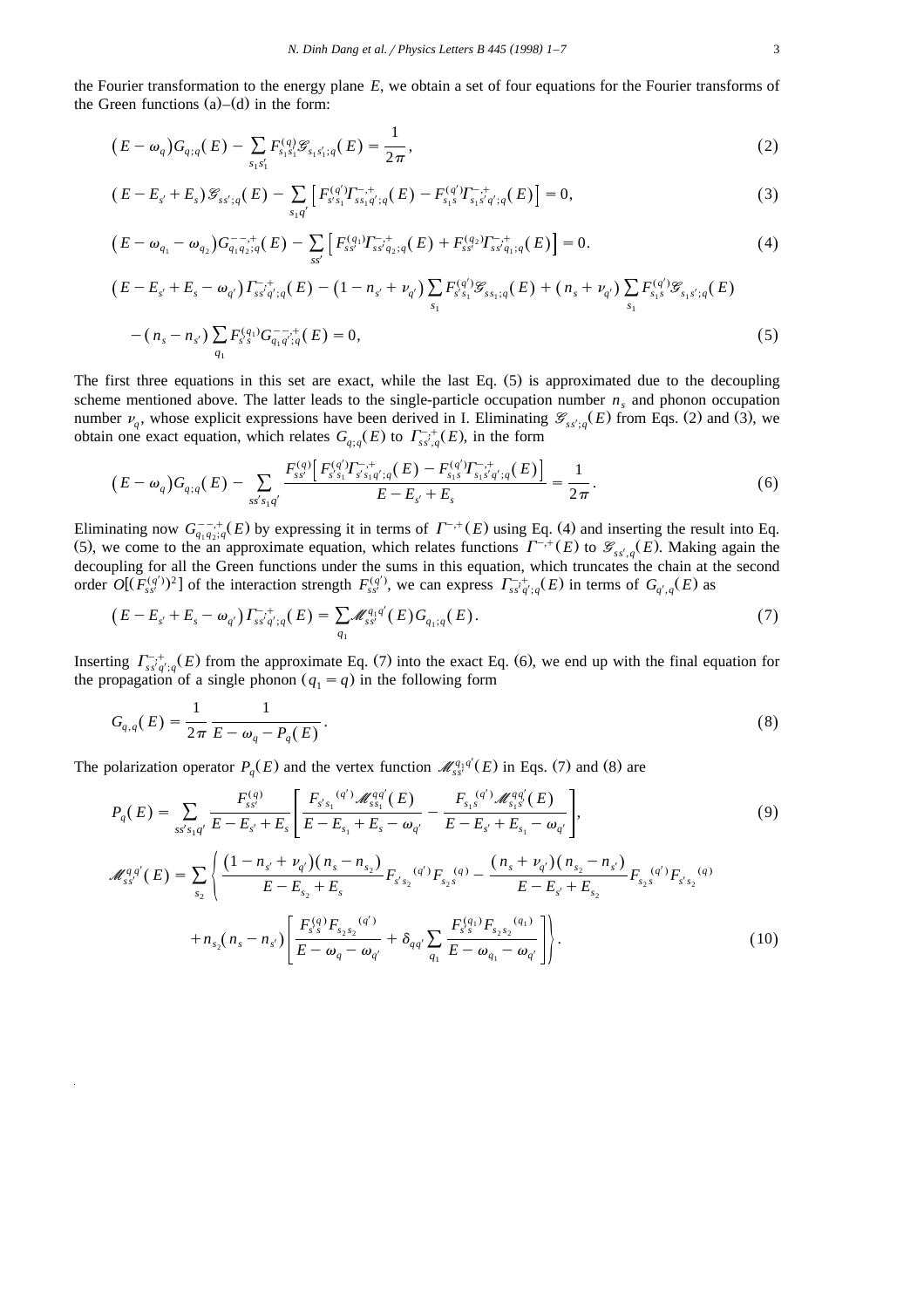The damping width  $\Gamma_{\text{GDR}}$  of the hot GDR located at energy  $\omega = \omega_{\text{GDR}}$  is defined via the imaginary part of the analytical continuation of the polarization operator  $P_a(E)$  into complex energy plane  $E = \omega \pm i\varepsilon$  as

$$
\Gamma_{\text{GDR}} = 2\gamma_q(\omega)|_{\omega = \omega_{\text{GDR}}} = 2|\text{Im}\,P_q(\omega \pm i\varepsilon)|_{\omega = \omega_{\text{GDR}}}.\tag{11}
$$

The polarization operator  $P_q(E)$  includes all 1*s*1*s'* and 1*s*1*s'*  $\otimes$  phonon processes  $((s, s') = (p, h), (p, p')$  and  $(h,h')$  and two-phonon ones at the same second order in the interaction strength. In the limit of high *T* it is easy to verify that the vertex function  $\mathcal{M}_{\gamma\gamma'}^{qq'}(E)$  in Eqs. (9) and (10) decreases as  $O(T^{-1})$  with increasing T because of the factor  $T^{-1}$  in front of two-phonon terms on the r.h.s. of Eq. (10). Neglecting these two-phonon terms would lead to a constant width at high temperature because the first two terms on the r.h.s. of Eq. (10) are independent of *T* under the assumption that the temperature dependence of the interaction, of the phonon energy, and of the difference  $E_s - E_s$  is negligible. The decrease of the quantal width  $\Gamma_0$  of the GDR as  $O(T^{-1})$  at high *T* has also been estimated analytically in the SRPA in [24]. Although we proceeded the calculations up to  $T \le 6$  MeV, the high *T*-limit indicates the decreasing trend of  $\Gamma$ <sub>O</sub> with increasing *T* as will be seen below.

The calculations of the GDR width  $\Gamma_{\text{GDR}}$  from Eq. (11) have been carried out in <sup>120</sup>Sn and <sup>208</sup>Pb within the interval  $0 \le T \le 6$  MeV. The schematic model in I is employed, according to which the g.s. GDR is generated by a single collective and structureless phonon width energy  $\omega_a$  closed to the energy  $E_{\text{GDR}}$  of the g.s. GDR. The realistic single-particle energies, calculated in the Woods-Saxon potentials at  $T = 0$  for  $120$ Sn and  $208$ Pb, were used in calculations. The calculations in [18] have shown that the major contribution of the shape fluctuations in the increase of the GDR width at  $T \neq 0$  comes from the quadrupole shape fluctuations. Therefore, we retain here only dipole and quadrupole phonons in the two-phonon configuration mixing for simplicity. Consequently, from the sums on the r.h.s. of Eqs. (9) and (10) there remain only one dipole phonon with  $q = q'$ , which corresponds to the GDR ( $\lambda = 1$ ) and one quadrupole phonon with  $q_1$ , which corresponds to the energy of  $2^+_1$ state ( $\lambda = 2$ ). The parameters of the model have been selected as follows. We first set the ratio  $r = F_i^{(2)}/F_i^{(1)}$  $(i = 1, 2)$  and choose  $\omega_{q_i}$  in Eq. (10) to be close to  $E_{2i}$ . The values of  $\omega_q$  in Eq. (10) and of  $F_1^{(1)}$  are then selected in such a way that the solution  $\bar{\omega}$  of the equation for the pole of the Green function in Eq. (8)  $\omega - \omega_a - P_a(\omega) = 0$  is equal to the GDR energy  $\overline{\omega} = E_{\text{GDR}}$  while the total width  $\Gamma_{\text{GDR}}(\overline{\omega})$  from Eq. (11) reproduces the empirical width of the GDR at  $T = 0$ . The value of  $F_2^{(1)}$  is chosen so that  $\overline{\omega}$  is stable while *T* is varied. For <sup>120</sup>Sn the set of parameters has been found as:  $\omega_q = 17.0$  MeV,  $F_1^{(1)} = 6.261 \times 10^{-3}$  MeV,  $F_2^{(1)} = 1.845 \times 10^{-1}$  MeV, and  $r = 8.603 \times 10^{-2}$ . For <sup>208</sup>Pb the values  $\omega_q = 13.8$  MeV,  $F_1^{(1)} = 2.7 \times 10^{ F_2^{(1)} = 9.95 \times 10^{-2}$  MeV, and  $r = 8.8 \times 10^{-1}$  have been selected. These parameters are kept unchanged with changing *T* in the present paper. This ensures that all thermal effects come from the microscopic configuration mixings, but not from varying parameters. In fact, as has been shown, e.g. in  $[5]$ , the first quadrupole state within the RPA has a considerable fragmentation with increasing *T*. This offers some possibility to finely tune the parameters of the model, which we will not consider in this stage. The inclusion of higher multipolarities such as octupole phonons in <sup>208</sup>Pb, etc. is also expected to improve the results. However it would certainly make the calculations more complicate. The calculations have used a value equal to 0.5 MeV for the smearing parameter  $\varepsilon$  in Eq. (11). The results have been checked to be stable against varying  $\varepsilon$  within the interval 0.2 MeV  $\leq \varepsilon \leq 1.0$  MeV.<br>The total widths  $\Gamma_{\text{GDR}}$ , calculated in <sup>120</sup>Sn and <sup>208</sup>Pb as a function of *T*, are shown in Fig. 1 (solid). An

overall agreement is found between theory and recent data from the inelastic  $\alpha$ -scattering [14] and heavy-ion fusion experiments [8,10,11]. In both nuclei the region of width's saturation is at around  $\overline{T} \sim 4-6$  MeV. In <sup>120</sup>Sn the saturated value of the width is about 12 MeV in agreement with the data from  $[8-13]$ . In <sup>208</sup>Pb it is around 10.5 MeV. As has been demonstrated in I, the total width  $\Gamma_{\text{GDR}}$  is composed of the quantal width  $\Gamma_{\text{Q}}$  due to coupling of the GDR phonon to *ph* configurations and the thermal width  $\Gamma$ <sup>T</sup> due to coupling to pp and *hh* configurations at  $T \neq 0$ . The main conclusion of I is that the behavior of the total width at high temperatures is mostly driven by the thermal width  $\Gamma_T$  since the quantal width  $\Gamma_Q$  decreases as temperature increases. In order to see whether this conclusion still holds within the present more refined approximation we have also switched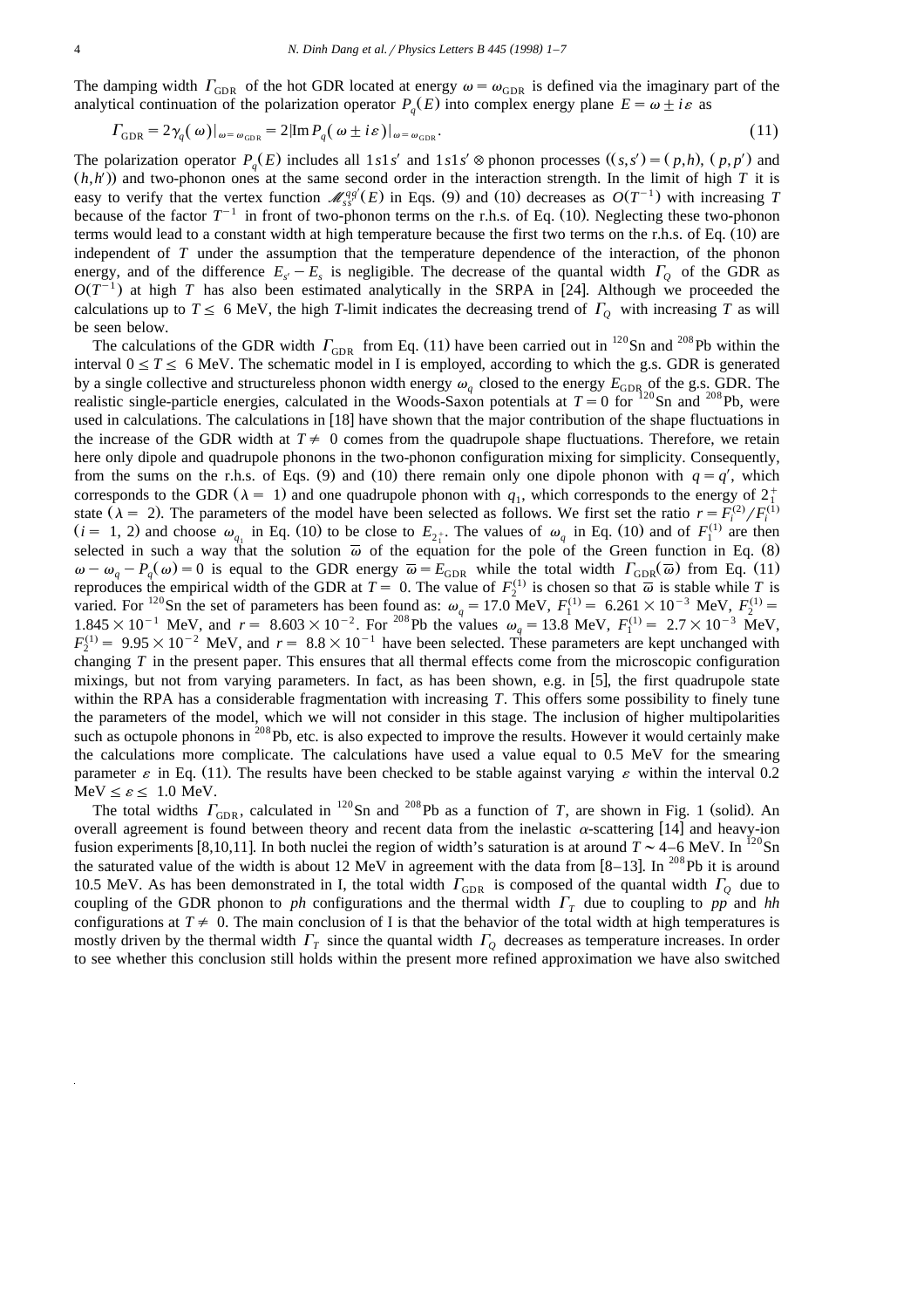

Fig. 1. GDR width as a function of temperature for <sup>120</sup>Sn (a) and <sup>208</sup>Pb (b). Solid: total width  $\Gamma_{\text{GDR}}$ ; *dashed*: quantal width  $\Gamma_Q$ ; *dash-dotted*: quantal width  $\Gamma_0$  when the contribution of the two-phonon graphs at  $T \neq 0$  is omitted. *Diamonds*: data of [14]; *squares* and *triangles*: data by Enders et al. and Hofmann et al. [11], respectively; cross and *asterisk*: data from [8] and [10], respectively. A level density parameter  $\sim A/8$  has been used to translate  $E^*$  to *T* in fusion data of [8,10]

off the coupling to *pp* and *hh* configurations in the sums on the r.h.s. of Eqs. (9) and (10). The results obtained are shown by the dashed curves in Fig. 1. They restore perfectly the results for quantal width  $\Gamma$ <sub>Q</sub> in I, which show a clear decrease as *T* increases. Switching off the two-phonon terms at  $T \neq 0$  from Eq. (10) in calculating the width  $\Gamma$ <sub>O</sub> has resulted in a quantal width, which is practically independent of *T* as shown by the dash-dotted curves in Fig. 1 in agreement with the conclusion within the NFT at  $T \neq 0$  [6,25]. These results show that the NFT indeed includes the graphs, which are most important for an adequate description of the quantal width  $\Gamma$ <sup>0</sup> at  $T = 0$ , namely the 1 *p*1*h* and 1 *p*1*h*  $\otimes$  phonon ones. However, in calculating  $\Gamma$ <sup>0</sup>, the NFT neglects entirely the coupling to two-phonon configurations which enter in the same second order of the interaction strength  $F_{s,q}^{(q)}$ . These two-phonon processes at  $T \neq 0$  indeed lead to the decrease in the quantal width with increasing *T* as has been mentioned above. Within the NFT, where the phonon operator has a *ph* nature, the exclusion of two-phonon terms was necessary to avoid double counting. We also notice that the NFT solved an RPA equation at  $T \neq 0$  with the sum carried over mainly  $n_h - n_p$  as has been shown by Eq. (24) of [6]. The self-energy graphs within the NFT at  $T=0$  described just the damping with *ph*-vibration doorways as has been shown by Fig. 26 and Eqs. (B8) and (B9) of [3]. The deformation of Fermi surface at  $T \neq 0$  within NFT leaded to some ground-state correlation graph and single-particle renormalization, whose effect on the GDR damping are known to be small (Figs. 5, 6, and Eqs.  $(11)$ – $(14)$  of  $[6]$ ).

Shown in Fig. 2 are the GDR shapes calculated within our model  $($ a and  $($ b $)$ ) using the GDR strength function  $S_a^{\text{GDR}}(\omega) = \pi^{-1} \gamma_a(\omega) / [(\omega - \overline{\omega})^2 + (\gamma_a(\omega))^2]$  and those obtained within the ACM [18] ((c) and (d)). The areas of experimental divided spectra as well as the results from the ACM have been taken from [26]. The experimental spectra at low  $(30-40 \text{ MeV})$  and high  $(110-120 \text{ MeV})$  excitation energies are put in a one-to-one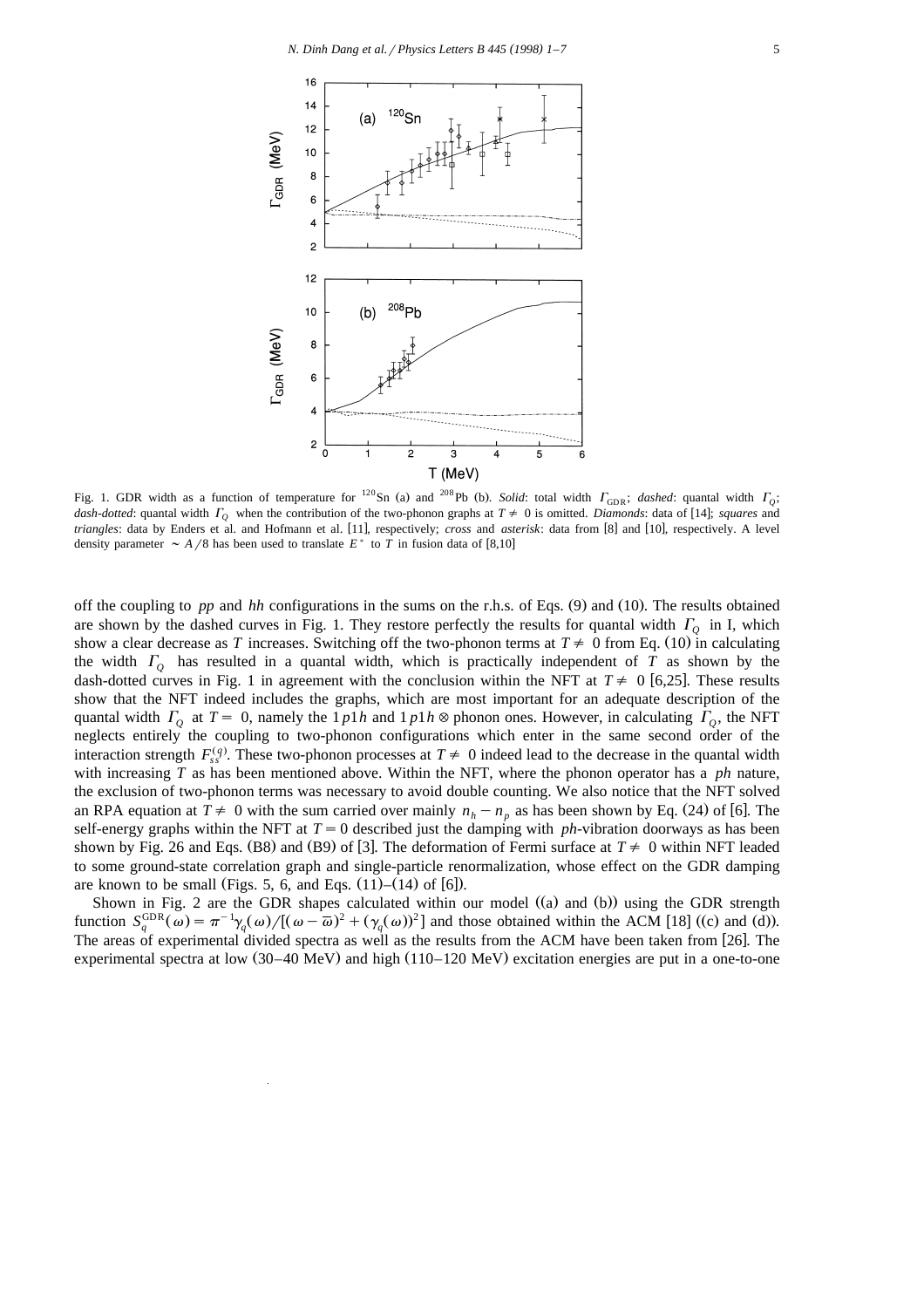

Fig. 2. GDR shapes in  $^{120}$ Sn at low (30–40 MeV) and high (110–120 MeV) excitation energies. In each panel the vertical bars denote the area of experimental divided spectra. Results of the present work are plotted in (a) and (b), where dashed curves show the shapes calculated without an additional parameter  $\Delta y$  (see the text) while solid curves denote those obtained by adding  $\Delta y$  to  $\gamma_o(\omega)$  ( $\Delta y = 0.5$  MeV in (a) and 2 MeV in (b)). Results of ACM using a strength parameter  $S = 1$  (dashed) and 0.8 (solid) are plotted in (c) and (d).

correspondence with the data of  $[14]$  at  $T = 1.24$  MeV and 3.12 MeV, respectively. The calculated shape (dashed curves in Figs.  $2(a)$  and  $2(b)$ ) is slightly narrower than the experimental one. Among the possible reasons there are the effects of mixing with more complex configurations, other multipolarities, angular momentum [19], evaporation width [27] at high T, and coupling to continuum, which are not considered in the present scheme. An effective way to take into account these contributions is to add a smearing parameter  $\Delta y$  to the damping  $\gamma_a(\omega)$  to recover the value of the total width at high *T* obtained in I. By doing so the a better agreement between theory and experiment is achieved (solid curves in Figs. 2(a) and 2(b)). It is seen in both cases that our approach offers a reasonable agreement with the observed GDR shape in both regions of low and high excitation energies while the calculated strength function in the ACM does not follow a Lorentzian-like shape at high  $E^*$ . Reducing the value of the GDR energy weighted sum rule value by 20% helped the ACM to improve the agreement with data at high  $E^*$  but worsened it at low excitation  $E^*$ .

In summary we have developed an approach to study the width of the GDR as a function of temperature, which includes all the forward-going processes up to two-phonon ones in the second-order of the interaction strength. The present paper show that: (1) the total width  $\Gamma_{\text{GDR}}$  of the hot GDR arises mainly from the coupling of the GDR vibration to all *ph*, *pp* and *hh* configurations. It increases sharply as temperature increases up to  $T \sim 3$  MeV. At higher temperatures the width increase is slowed down to reach a saturated value of around 12<br>MeV in <sup>120</sup>Sn and around 10.5 MeV in <sup>208</sup>Pb at  $T \sim 4-6$  MeV; (2) the quantal width  $\Gamma_0$  of the GDR due to coupling of GDR vibration to only *ph* configurations decreases as *T* increases. Neglecting the two-phonon processes in the expansion to higher-order propagators results in a quantal width, which is almost independent of *T*; (3) the calculated GDR shape in our model agrees reasonably well with the data. The numerical calculations are limited within a schematic case whose parameters were selected to reproduce the empirical values of the GDR width and its energy at  $T = 0$ . More refined microscopic studies in this direction are highly